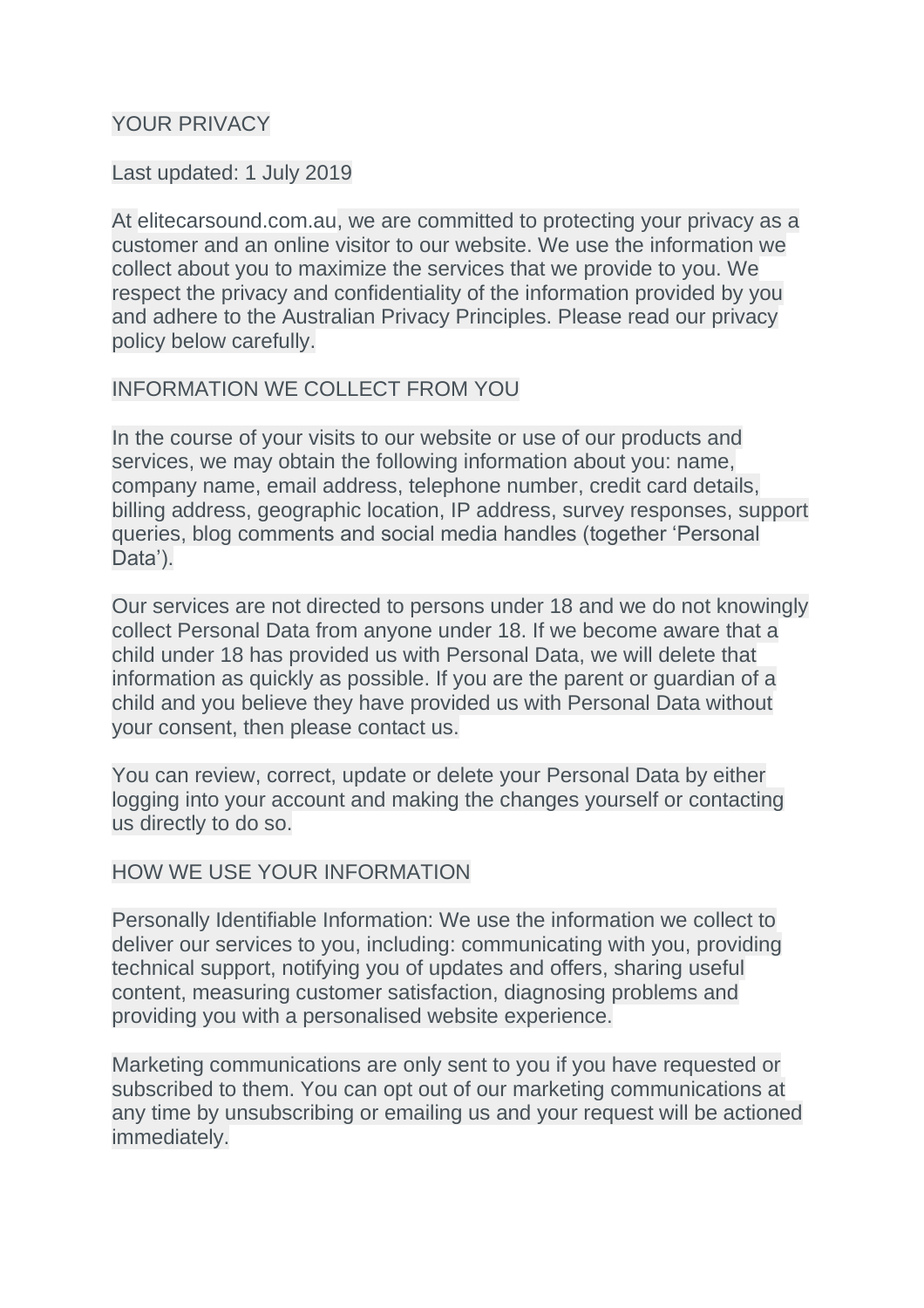Non-Personally Identifiable Information: We also use the information we collect in aggregated and anonymized forms to improve our services, including: administering our website, producing reports and analytics, advertising our products and services, identifying user demands and assisting in meeting customer needs generally.

Any information you choose to make publicly available, such as blog comments and testimonials on our website, will be available for others to see. If you subsequently remove this information, copies may remain viewable in cached and archived pages on other websites or if others have copied or saved the information.

# STORAGE AND SECURITY OF YOUR INFORMATION

We will use all reasonable means to protect the confidentiality of your Personal Data while in our possession or control. All information we receive from you is stored and protected on our secure servers from unauthorized use or access. Credit card information is encrypted before transmission and is not stored by us on our servers.

To enable us to deliver our services, we may transfer information that we collect about you, including Personal Data, across borders for storage and processing in countries other than Australia. If your Personal Data is transferred and processed outside Australia, it will only be transferred to countries that have adequate privacy protections.

We retain your personal information for as long as needed to provide services to you and as otherwise necessary to comply with our legal obligations, resolve disputes and enforce our agreements.

In the event there is a breach of our security and your Personal Data is compromised, we will promptly notify you in compliance with the applicable law.

# COOKIES AND PIXELS

A cookie is a small file placed in your web browser that collects information about your web browsing behaviour. Use of cookies allows a website to tailor its configuration to your needs and preferences. Cookies do not access information stored on your computer or any Personal Data (e.g. name, address, email address or telephone number). Most web browsers automatically accept cookies but you can choose to reject cookies by changing your browser settings. This may, however, prevent you from taking full advantage of our website.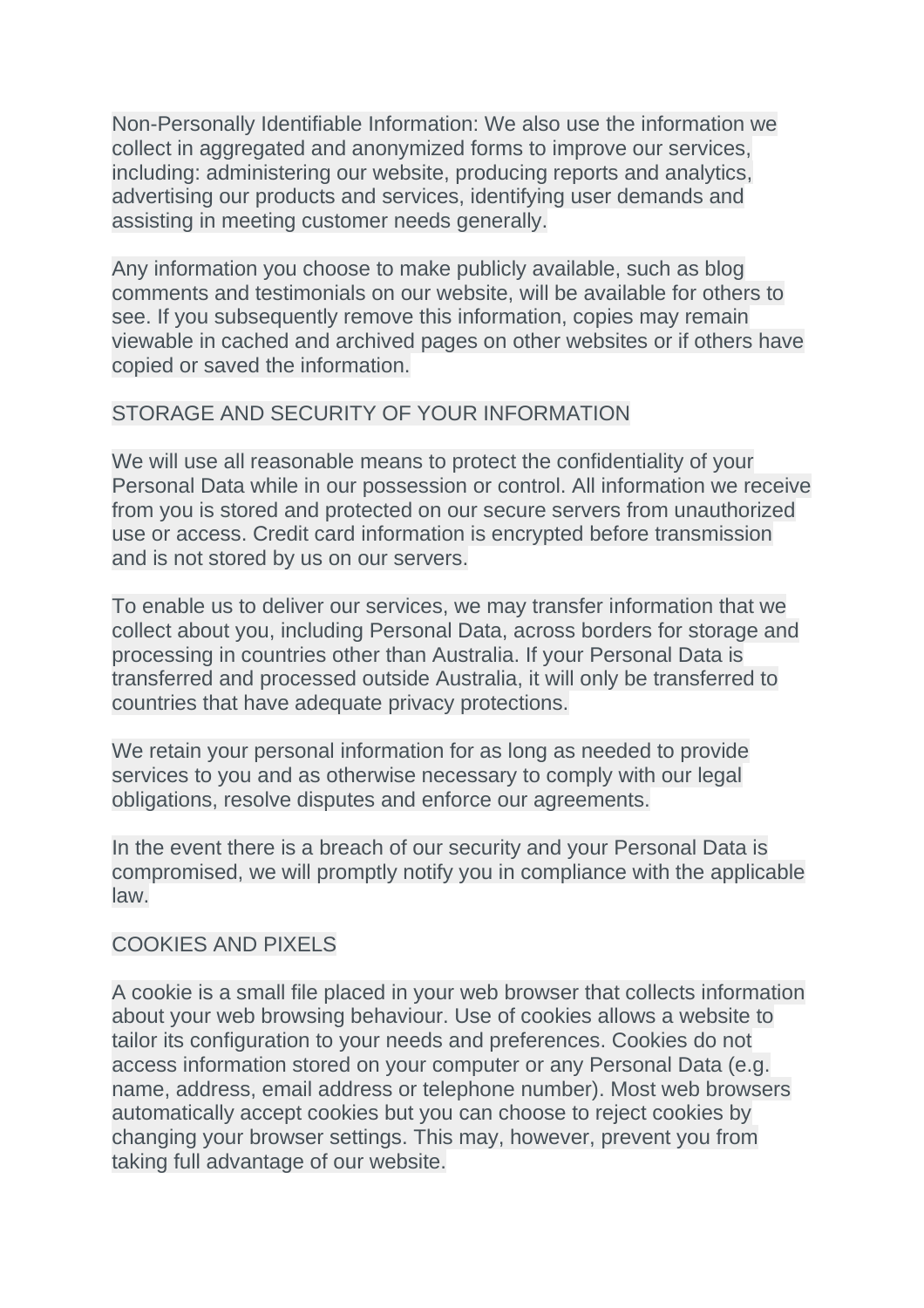Our website uses cookies to analyse website traffic, provide social media sharing and liking functionality and help us provide a better website visitor experience. In addition, cookies and pixels may be used to serve relevant ads to website visitors through third party services such as Google Adwords and Facebook Adverts. These ads may appear on this website or other websites you visit.

# SHARING YOUR INFORMATION WITH THIRD PARTIES

We do not and will not sell or deal in Personal Data or any customer information.

Your Personal Data details are only disclosed to third party suppliers when it is required by law, for goods or services which you have purchased, for payment processing or to protect our copyright, trademarks and other legal rights. To the extent that we do share your Personal Data with a service provider, we would only do so if that party has agreed to comply with our privacy standards as described in this privacy policy and in accordance with applicable law. Our contracts with third parties prohibit them from using any of your Personal Data for any purpose other than that for which it was shared.

## DISCLOSURE OF YOUR INFORMATION

We may from time to time need to disclose certain information, which may include your Personal Data, to comply with a legal requirement, such as a law, regulation, court order, subpoena, warrant, in the course of a legal proceeding or in response to a law enforcement agency request. Also, we may use your Personal Data to protect the rights, property or safety of elitecarsound.com.au, our customers or third parties.

If there is a change of control in one of our businesses (whether by merger, sale, transfer of assets or otherwise) customer information, which may include your Personal Data, could be transferred to a purchaser under a confidentiality agreement. We would only disclose your Personal Data in good faith and where required by any of the above circumstances.

# LINKS TO OTHER WEBSITES

This website may contain links to other websites. These links are meant for your convenience only. Links to third party websites do not constitute sponsorship or endorsement or approval of these websites. Please be aware that we are not responsible for the privacy practices of such other